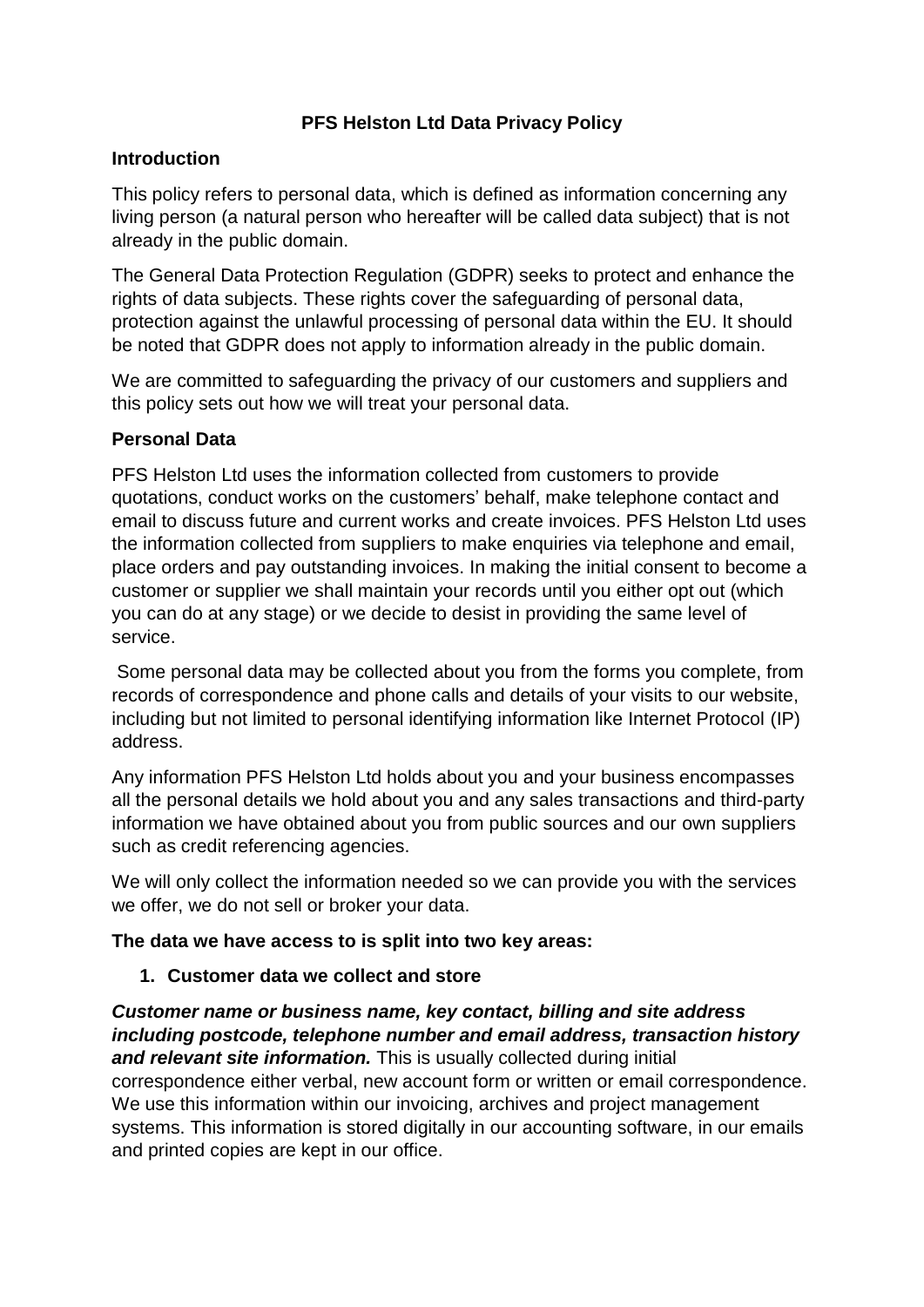Our accounting software is encrypted, and password protected, and our servers are protected by IP Firewall and passwords.

We keep printed copies for no less than 7 years, and currently have copies of files dating back to 1989 when the business was first started. We will only keep details that are necessary for the running of our business.

Access to these files is limited to selected members of staff.

#### *Customer email addresses*

We currently keep all email addresses for customers within our cloud hosted address book and all email correspondence dating back to 1994. We store email addresses of all customers who opt in to have their invoices, engineers report and statements emailed. You can opt out of receiving these emails at any time by contacting us (see last section for details).

Access to these files is limited to selected members of staff.

## *Customer projects*

We store a large selection of information on previous projects including photography, text files and videos on our server and paper archives. This data is maintained as long as client relationship is maintained or PFS Helston Ltd continues to have a working relationship with the site.

## **2. Supplier data we collect and store**

*Supplier business name, key contact, company address including postcode, telephone number and email, VAT and company registration number, bank details and purchasing history.* This is usually collected during the initial correspondence with a new supplier via email or is supplied by supplier through a letter or invoice and we use this information within our invoicing and project management systems. This information is stored digitally in our accounting software, in our emails and printed copies are kept in our office. Our accounting software is encrypted, and password protected, and our service is protected by password and IP Firewall.

We keep printed copies for no less than 7 years and currently have copies of all files dating back to 1989 when the business was first started.

Access to these records is limited to selected members of staff.

## *Supplier email addresses*

We currently keep all email addresses for suppliers within our cloud hosted address book and all email correspondence dating back to 1994. We store email address of suppliers who opt in to have all correspondence conducted via email. You can opt out of receiving these emails by contacting us (see last section for details).

Access to this data is limited to selected members of staff

## **Legal basis for processing any personal data**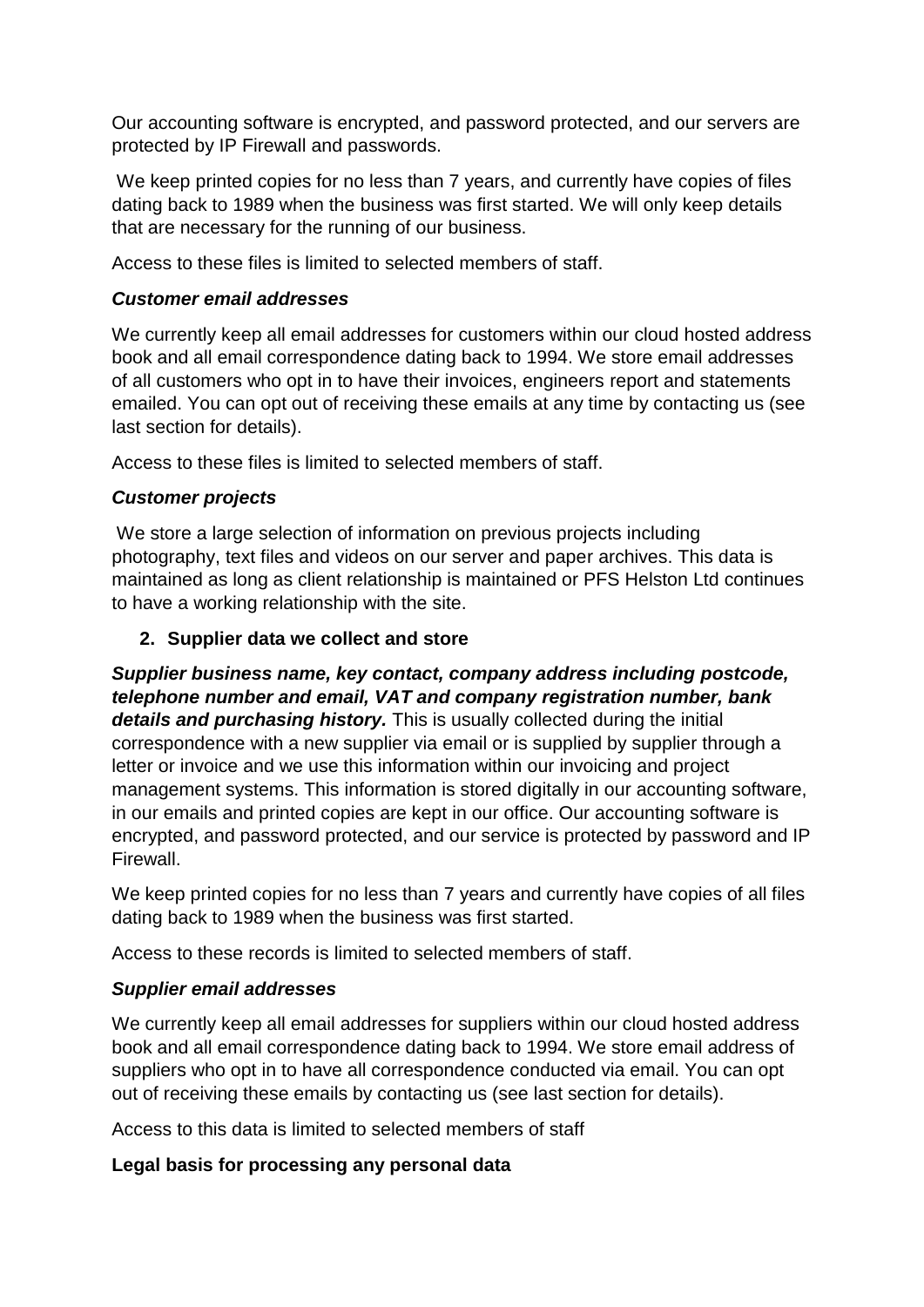To meet PFS Helston Ltd contractual obligations to customers and suppliers and to respond to potential customers and suppliers.

# **Legitimate interests pursued by PFS Helston Ltd and/or its customers**

To undertake and promote the services and products offered by PFS Helston Ltd to existing and future customers and suppliers.

## **Consent**

By providing us with the required supplier or customer information you are consenting to PFS Helston Ltd processing your personal data for the purposes outlined. You have the right to withdraw consent to us processing your data at any time so long as the information is not part of a statutory or a contractual requirement or obligation by emailing [info@pfs-uk.co.uk](mailto:info@pfs-uk.co.uk) or writing to us (see last section for contact details) and PFS Helston Ltd will remove you as a customer or supplier from our databases.

You have the right to object to direct marketing from PFS Helston Ltd. This may include service reminders and reminders of repair works by emailing [info@pfs](mailto:info@pfs-uk.co.uk)[uk.co.uk](mailto:info@pfs-uk.co.uk) or writing to us (see last section for details).

## **Disclosure**

PFS Helston Ltd may on occasion pass your personal information to third-parties in order to meet our contractual obligations. PFS Helston Ltd requires these parties to agree to process this information based on our instructions and requirements consistent with this privacy notice and GDPR. PFS Helston Ltd do not pass on information on to third-parties without your consent to do so. However, PFS Helston Ltd may disclose your personal information to meet legal obligations, regulations or valid government request.

# **Retention policy**

PFS Helston Ltd will process personal data for the duration of any contract and will continue to store only the personal data needed for no less than 7 years after the contact has expired to meet any legal obligations. After this period any personal data not needed will be deleted.

## **Your rights as a data subject**

At any point whilst PFS Helston Ltd is in possession of processing your personal data, all data subjects have the following rights:

- *Right of access* You have the right to request a copy of the information that we hold about you
- *Right of rectification*  You have the right to correct data that we hold about you that is inaccurate or incomplete
- *Right to be forgotten*  In certain circumstances you can ask for the data we hold about you to be erased from our records
- *Right to restriction of processing*  Where certain conditions apply you have a right to restrict the processing of your data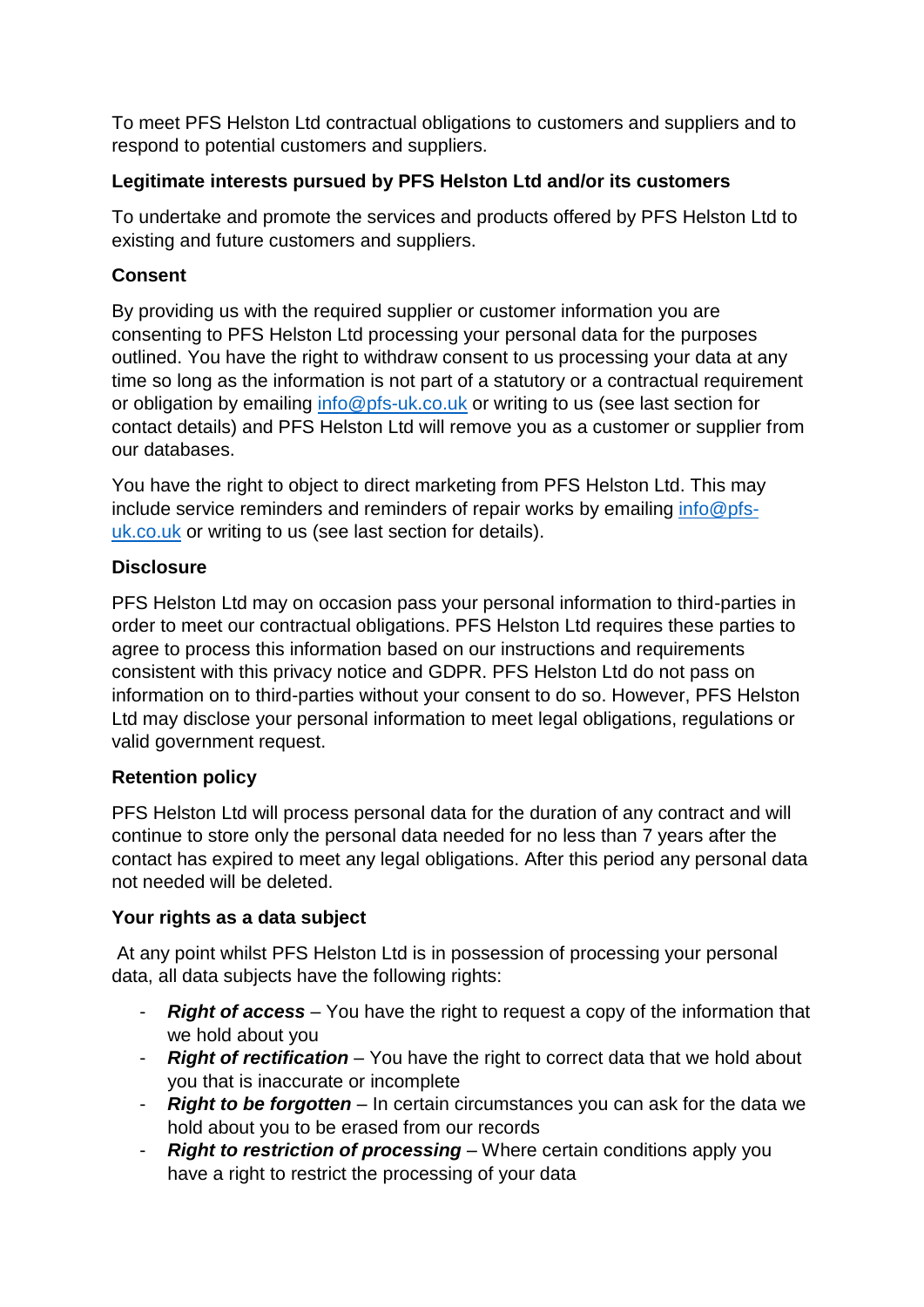- *Right of portability*  You have the right to have the data we hold about you transferred to another organisation
- *Right to object*  You have the right to object to certain types of processing such as direct marketing

In the event PFS Helston Ltd refuses your request under rights of access we will provide you with a reason as to why, which you have the right to legally challenge.

PFS Helston Ltd at your request can confirm what information it holds about you and how it is processed.

## **You can request the following information:**

- Contact details of the Data Protection Officer, where applicable.
- The purpose of processing as well as legal basis for processing.
- If the processing is based on the legitimate interests of PFS Helston Ltd or a third-party such as one of its customers, information about those interests.
- The categories of personal data collected, stored and processed.
- Recipient(s) or categories of recipients that the data is/will be disclosed to.
- How long the data will be stored.
- Details of your rights to correct, erase, restrict or object to such processing.
- Information about your rights to withdraw consent at any time.
- How to lodge a complaint with the supervisory authority (Data Protection Regulator)
- Whether the provision of personal data is a statutory or contractual requirement, or a requirement necessary to enter into a contract as well as whether you are obliged to provide the personal data and the possible consequences of failing to provide such data.
- The source of personal data if it wasn't collected directly from you
- Any details and information of automated decision making, such as profiling, and any meaningful information about the logic involved, as well as the significance and expected consequences of such processing.

## **To access what personal data is held, identification will be required**

PFS Helston Ltd will accept the following forms of ID when information on your personal data is requested: a copy of your national ID card, driving licence, passport, birth certificate or a utility bill not older than 3 months.

A minimum of one piece of photographic ID listed above and supporting document if required. If PFS Helston Ltd is dissatisfied with the quality, further information maybe sought before personal data can be released.

All requests should be made to info@pfs-uk.co.uk or by phoning 01326 565454 or writing to the address below.

## **Complaints**

In the event that you wish to make a complaint about how your personal data is being processed by PFS Helston Ltd or its partners, you have the right to complain